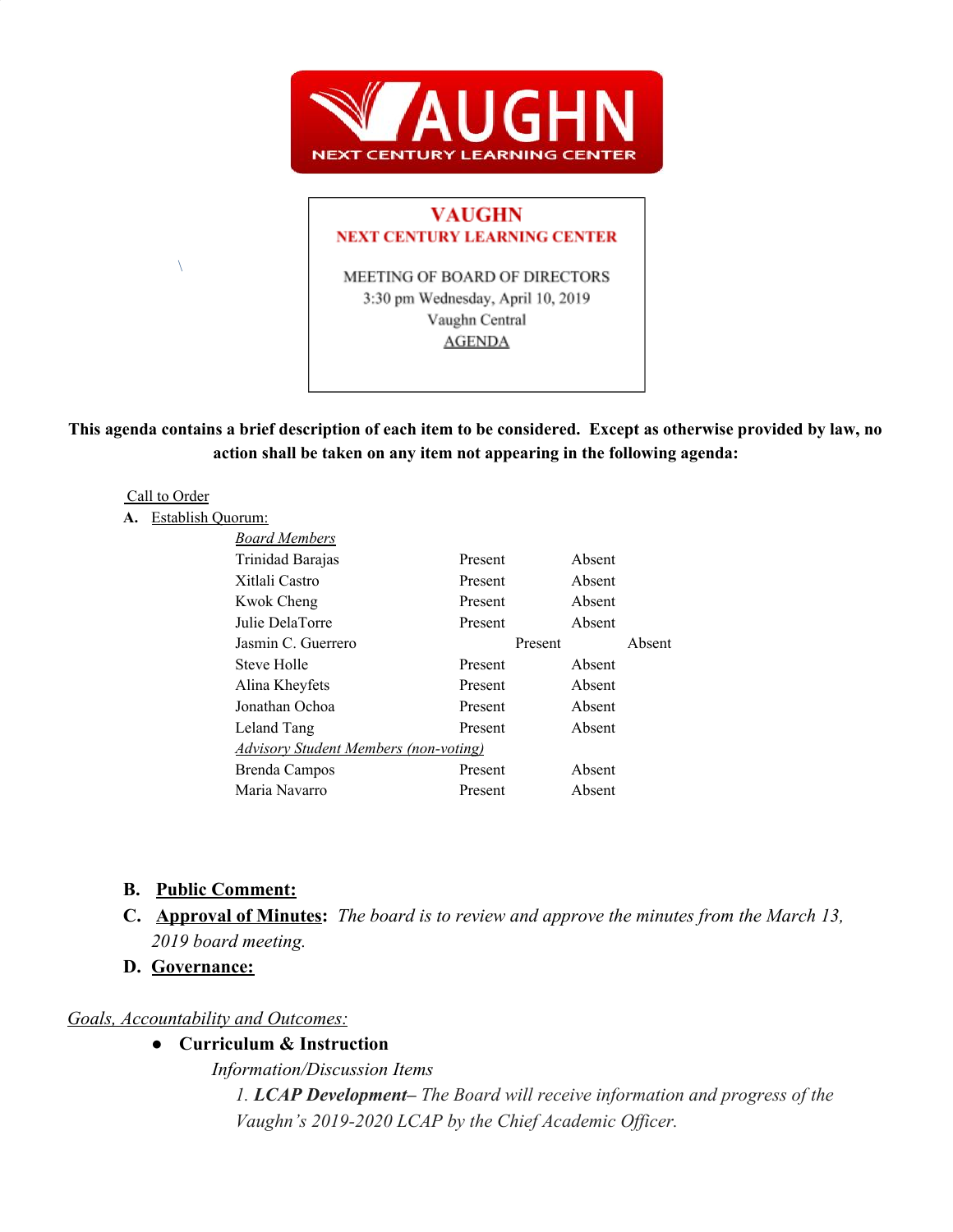- *● Business Information/Discussion Items*
- *1. New Associated Student Body Account (ASB Account) - The Board will discuss the need for opening a new account for all ASB activities effective 7/1/2019 and adopt policies related to account management including cash donations from the Vaughn Next Century Learning Center Foundation.*
- *2. Vaughn's Budget Handbook Updates The Board will receive an update on Vaughn's Budget Handbook by Director of Business Services.*
- *3. 2019-20 Budget Development Board will receive report on revenue projections and direct fiscal staff to present a budget draft 2019-20 budget during next Board meeting scheduled 5/8/2019.*
- *4. PAR Working Committee The Board will hear from the Chief Executive Officer on progress made with an established PAR working committee and possible future proposal to shift the PAR structure.*
- *5. Budget Committee Update- Board will receive a report by Committee Chair, Ms. Barajas on the proposed 2019-2020 Budget Committee priorities*
	- *● Action Items:*
- *1. Safe School Plan- The Board will review, discuss and approve the Vaughn's Safe School Plan.*
	- *● Partnerships*
		- *Information/Discussion Items*
- *1. Vaughn's partnership with the American Red Cross- The Board will become acquainted with the school's partnership developed with the American Red Cross*

# **E. Board Member Comments/Future Agenda Items**

# **F. Adjournment**

## Next scheduled meeting: **May 08, 2019**

\*Any individual with a disability who requires reasonable accommodations to attend the Board meeting may request assistance by contacting Fidel Ramirez, Chief Executive Officer at (818)896-7461. It is recommended that assistance be requested at least 3 *days prior to the meeting.*